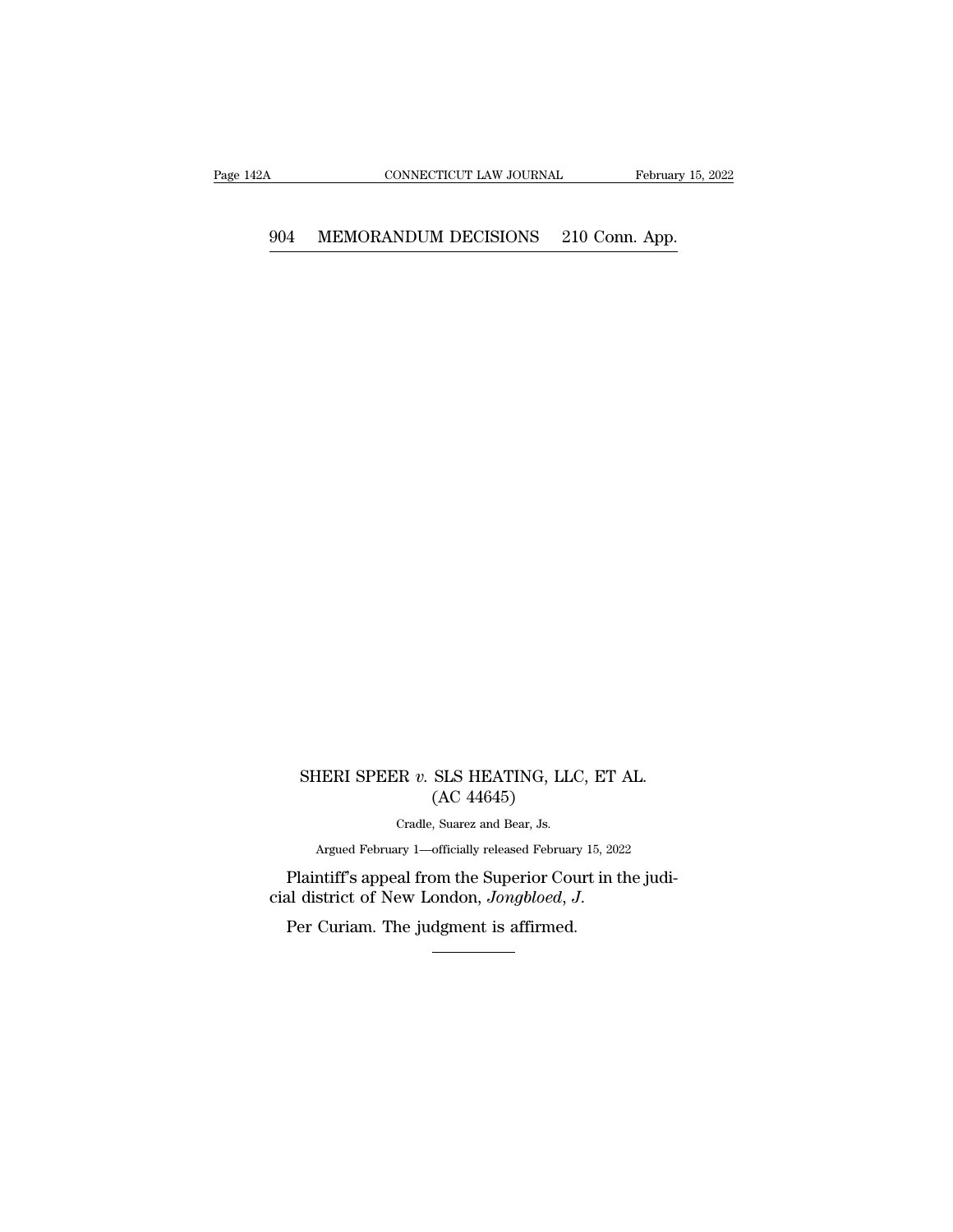# 15, 2022 CONNECTICUT LAW JOURNAL Page 143A<br>210 Conn. App. MEMORANDUM DECISIONS 905

### CONNECTICUT LAW JOURNAL Page 142<br>
12 Page 142<br>
12 MICHAEL YOUNG *v.* COMMISSIONER<br>
OF CORRECTION  $\begin{tabular}{l} \bf MEMORANDUM DECISIONS \\ \bf YOUNG\textit{ }v. \textit{COMMISSIONER} \\ \bf OF CORRECTION \\ \bf (AC 43875) \end{tabular}$ MORANDUM DEC<br>UNG v. COMMISSI<br>CORRECTION<br>(AC 43875)<br>xander and Vertefeuille, Js MICHAEL YOUNG  $v$ . COMMISSIONER<br>OF CORRECTION<br>(AC 43875)<br>Alvord, Alexander and Vertefeuille, Js. MICHAEL YOUNG  $v$ . COMMISSIONER<br>
OF CORRECTION<br>
(AC 43875)<br>
Alvord, Alexander and Vertefeuille, Js.<br>
Argued February 3—officially released February 15, 2022<br>
Petitioner's appeal from the Superior Court in the<br>
dicial dist

Argued February 3—officially released February 15, 2022<br>Petitioner's appeal from the Superior Court in the OF CORRECTION<br>(AC 43875)<br>Alvord, Alexander and Vertefeuille, Js.<br>Argued February 3—officially released February 15, 2022<br>Petitioner's appeal from the Superior Court in the<br>judicial district of Tolland, *Bright*, J.; *Chapl* 

#### Petitioner's appeal from the Superior Court in the<br>dicial district of Tolland, *Bright*, *J*.; *Chaplin*, *J.*<br>Per Curiam. The appeal is dismissed.<br>ARTURO ICELO-HERNANDEZ *v.* COMMISSIONER<br>OF CORRECTION ear from the superior Court in<br>Tolland, *Bright, J.*; *Chaplin, J.*<br>e appeal is dismissed.<br>THERNANDEZ v. COMMISSIONE<br>OF CORRECTION (AC 44590) mand, *Bright*, *J.*, *Ch*,<br>ppeal is dismissed.<br>**RNANDEZ** *v.* COM<br>CORRECTION<br>(AC 44590)<br>Clark and DiPentima, Js. ARTURO ICELO-HERNANDEZ  $v$ . COMMISSIONER<br>
OF CORRECTION<br>
(AC 44590)<br>
Prescott, Clark and DiPentima, Js.<br>
Argued February 7—officially released February 15, 2022  $\footnotesize$  CORRECTION<br>  $\footnotesize$  CORRECTION<br>  $\footnotesize$  (AC 44590)<br>
Prescott, Clark and DiPentima, Js.<br>
Argued February 7—officially released February 15, 2022<br>
Tioner's anneal from the Sunerior Court in the ARTURO ICELO-HERNANDEZ  $v$ . COMMISSIONER<br>
OF CORRECTION<br>
(AC 44590)<br>
Prescott, Clark and DiPentima, Js.<br>
Argued February 7—officially released February 15, 2022<br>
Petitioner's appeal from the Superior Court in the<br>
dicial

OF CORRECTION<br>
(AC 44590)<br>
Prescott, Clark and DiPentima, Js.<br>
Argued February 7—officially released February 15, 20<br>
Petitioner's appeal from the Superior Coun<br>
judicial district of Tolland, *Oliver*, *J*.<br>
Per Curiam. Th Petitioner's appeal from the Superior Court in the<br>udicial district of Tolland, *Oliver*, *J*.<br>Per Curiam. The judgment is affirmed.<br>ANTHONY KOLICH *v*. MARIANA TUDOROF ET AL.<br>(AC 44568)

## Hom the superior<br>Iland, *Oliver*, *J.*<br>dgment is affirmed.<br>w. MARIANA TUDC<br>(AC 44568)<br>Cradle and Flynn, Js. CH v. MARIANA TUDC<br>(AC 44568)<br>Elgo, Cradle and Flynn, Js.<br>rv 7—officially released Februar HONY KOLICH v. MARIANA TUDOROF ET AL.<br>
(AC 44568)<br>
Elgo, Cradle and Flynn, Js.<br>
Argued February 7—officially released February 15, 2022<br>
ntiff's anneal from the Sunerior Court in the judi-

NTHONY KOLICH v. MARIANA TUDOROF ET AL.<br>
(AC 44568)<br>
Elgo, Cradle and Flynn, Js.<br>
Argued February 7—officially released February 15, 2022<br>
Plaintiff's appeal from the Superior Court in the judi-<br>
al district of Stamford-No ANTHONY KOLICH v. MARIANA TUDOROF ET AL.<br>
(AC 44568)<br>
Elgo, Cradle and Flynn, Js.<br>
Argued February 7—officially released February 15, 2022<br>
Plaintiff's appeal from the Superior Court in the judi-<br>
cial district of Stamford (AC 44568)<br>Elgo, Cradle and Flynn<br>Argued February 7—officially release<br>Plaintiff's appeal from the Super<br>cial district of Stamford-Norwalk, *i*<br>meich II, judge trial referee.<br>Per Curiam. The judgment is af Elgo, Cradle and Flynn, Js.<br>Argued February 7—officially released Februar:<br>Plaintiff's appeal from the Superior Cou<br>al district of Stamford-Norwalk, *Hon. Ed*<br>eich II, judge trial referee.<br>Per Curiam. The judgment is affir